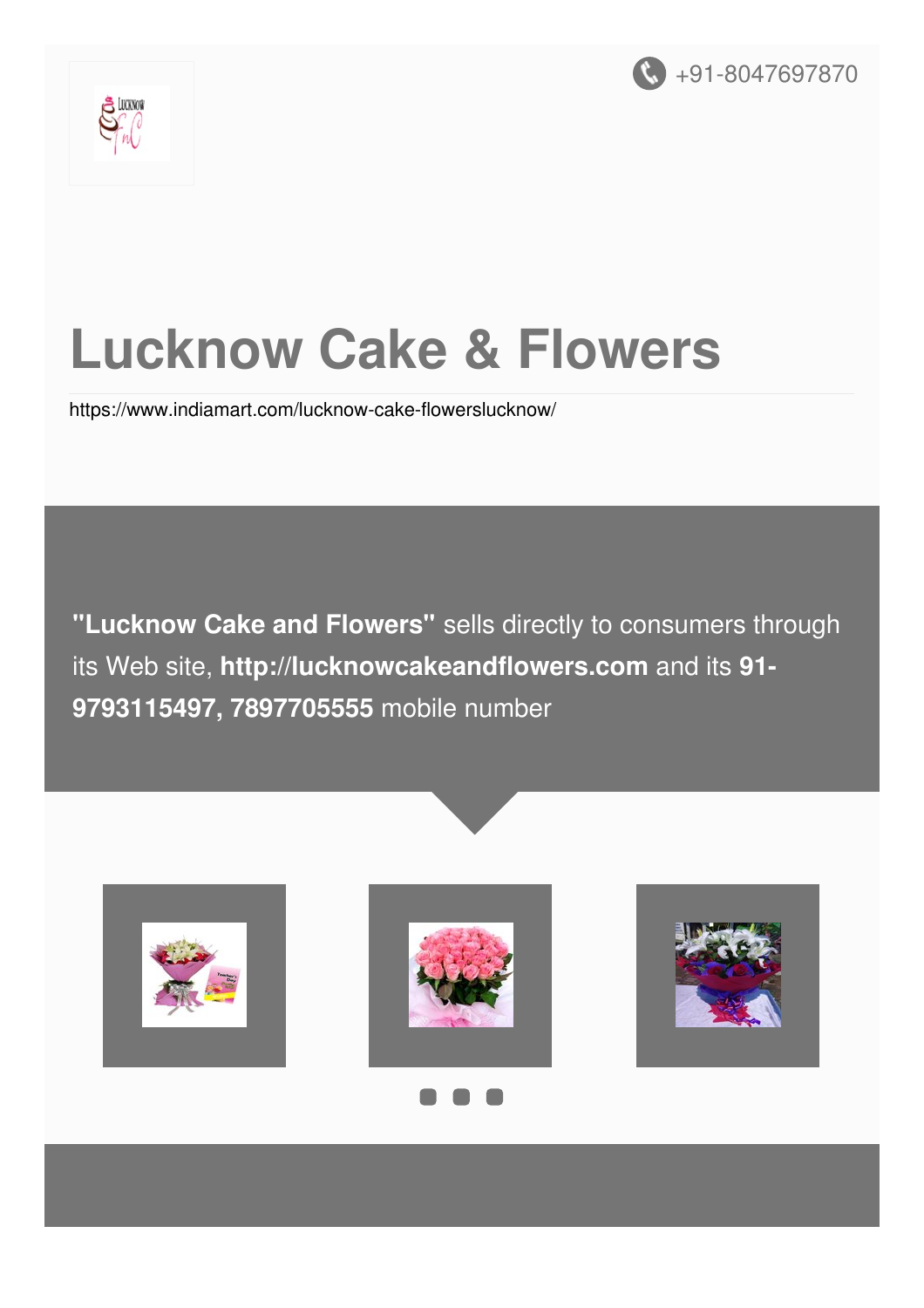#### About Us

**Lucknow FNC** provides online flower delivery service all over India & world. If you are looking for fresh flower delivery service in India, or you want to send flowers to Lucknow, Delhi, Mumbai, Bangalore, Hyderabad and any other part of India with same day delivery, then **Lucknow FNC** is your ideal destination. We send cakes to India for all occasions including birthdays, anniversaries, New Year, Valentine's Day, Mother's Day and Father's Day. With our help, you can also send flowers to various other parts of the world. **Lucknow FNC**, one the famous names in florist industry, offers you fresh flowers and gifts for all occasions. If you are planning to send birthday flowers, anniversary flowers, mother's day flowers and father's day flowers with same day delivery in Lucknow, Delhi, Mumbai, Bangalore, Pune, Noida, Faridabad, Gurgaon and any other place in India, visit FNC and choose the type of flowers you want to send. We deliver flowers and gifts on the date and time mentioned by you. We also provide services for midnight, fix time, next day and same day delivery of flowers, gifts and cakes for all occasions.

#### **For more information, please visit**

<https://www.indiamart.com/lucknow-cake-flowerslucknow/aboutus.html>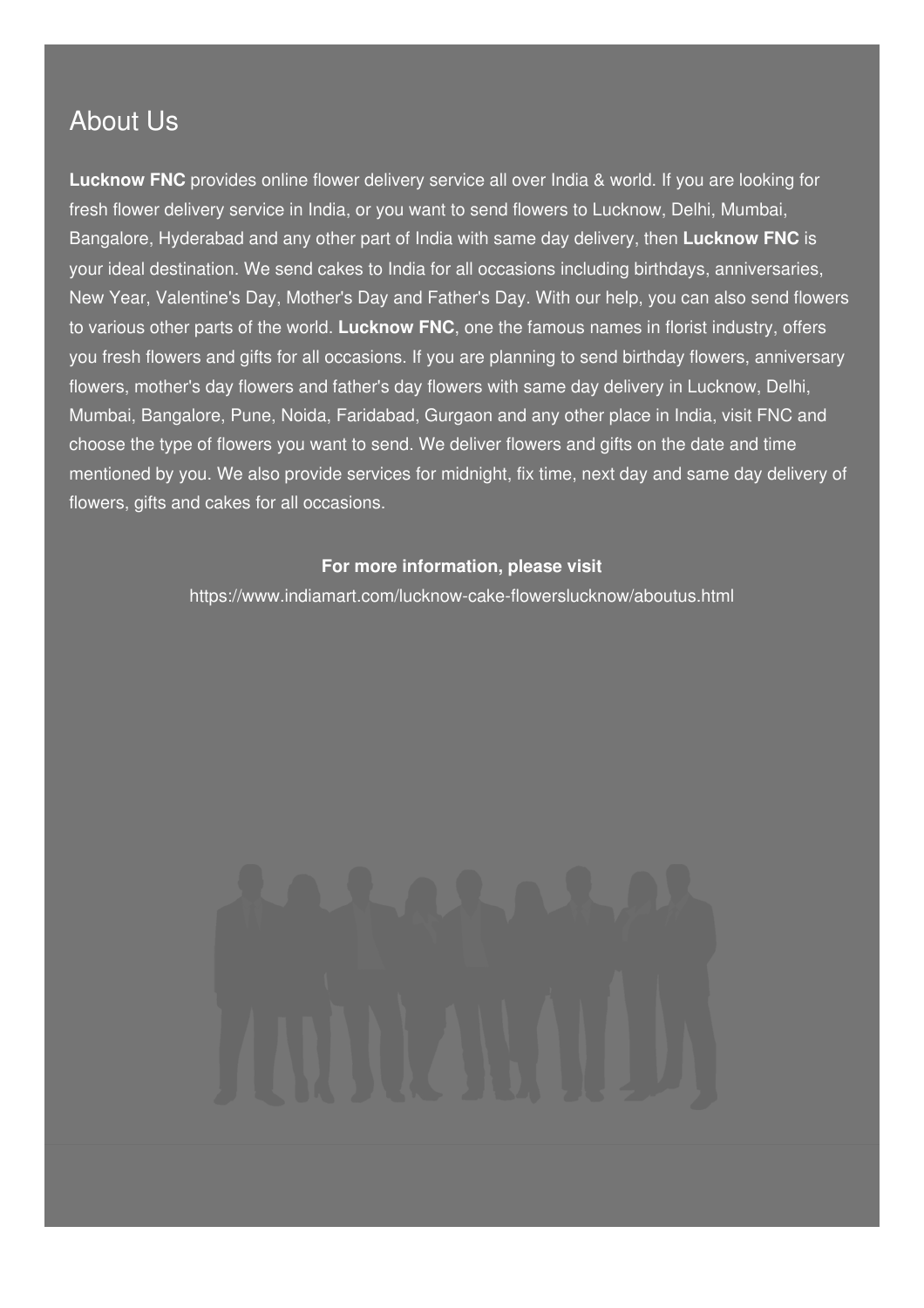#### **FLOWER CAKE COMBO**



Combo Pack



**Balloon Decorator** 



Combo Pack



Combo Pack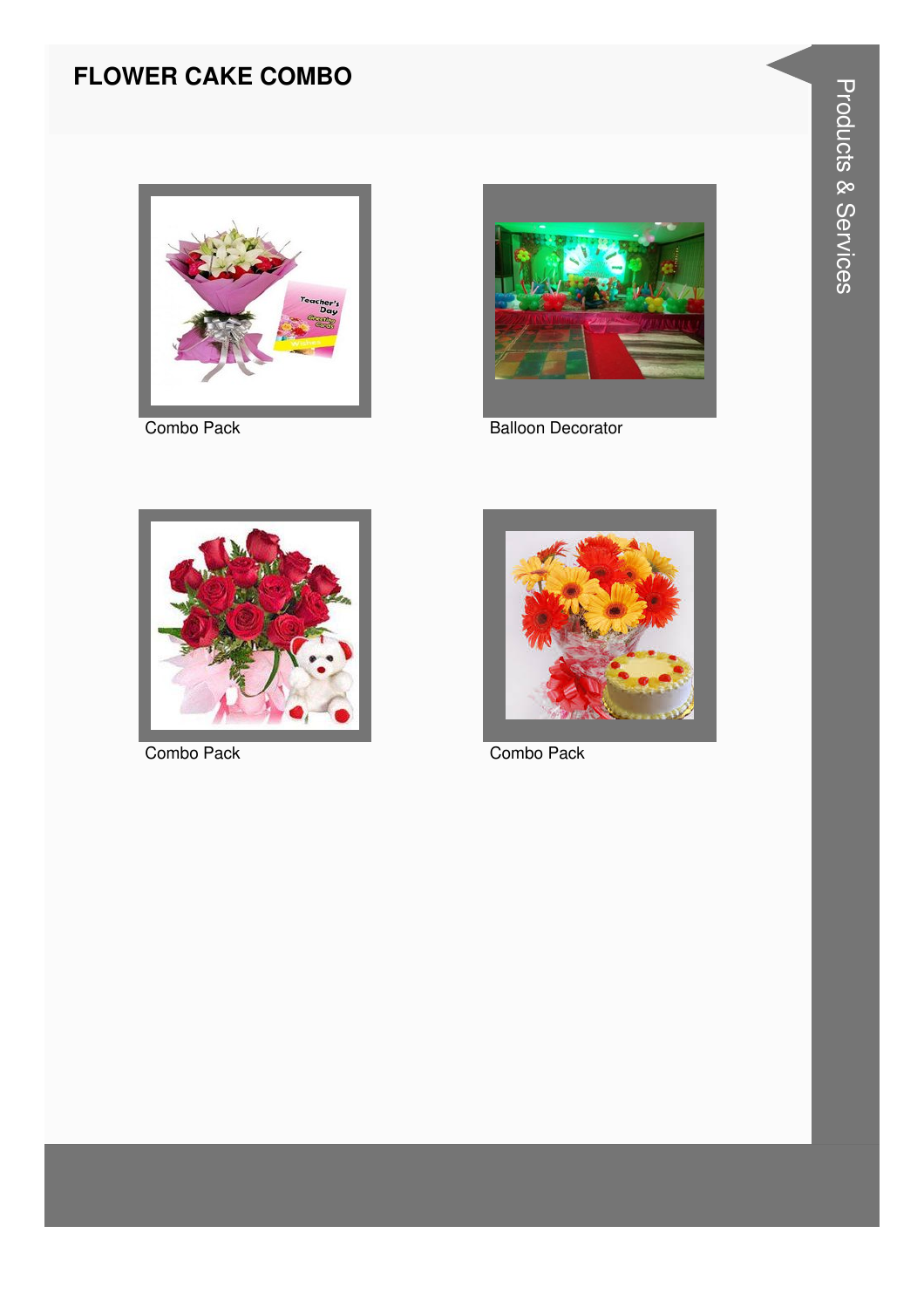#### **FLOWERS**



**Flowers Bunch** 



Flower Bunch



Flower Bunch



Flower Bunch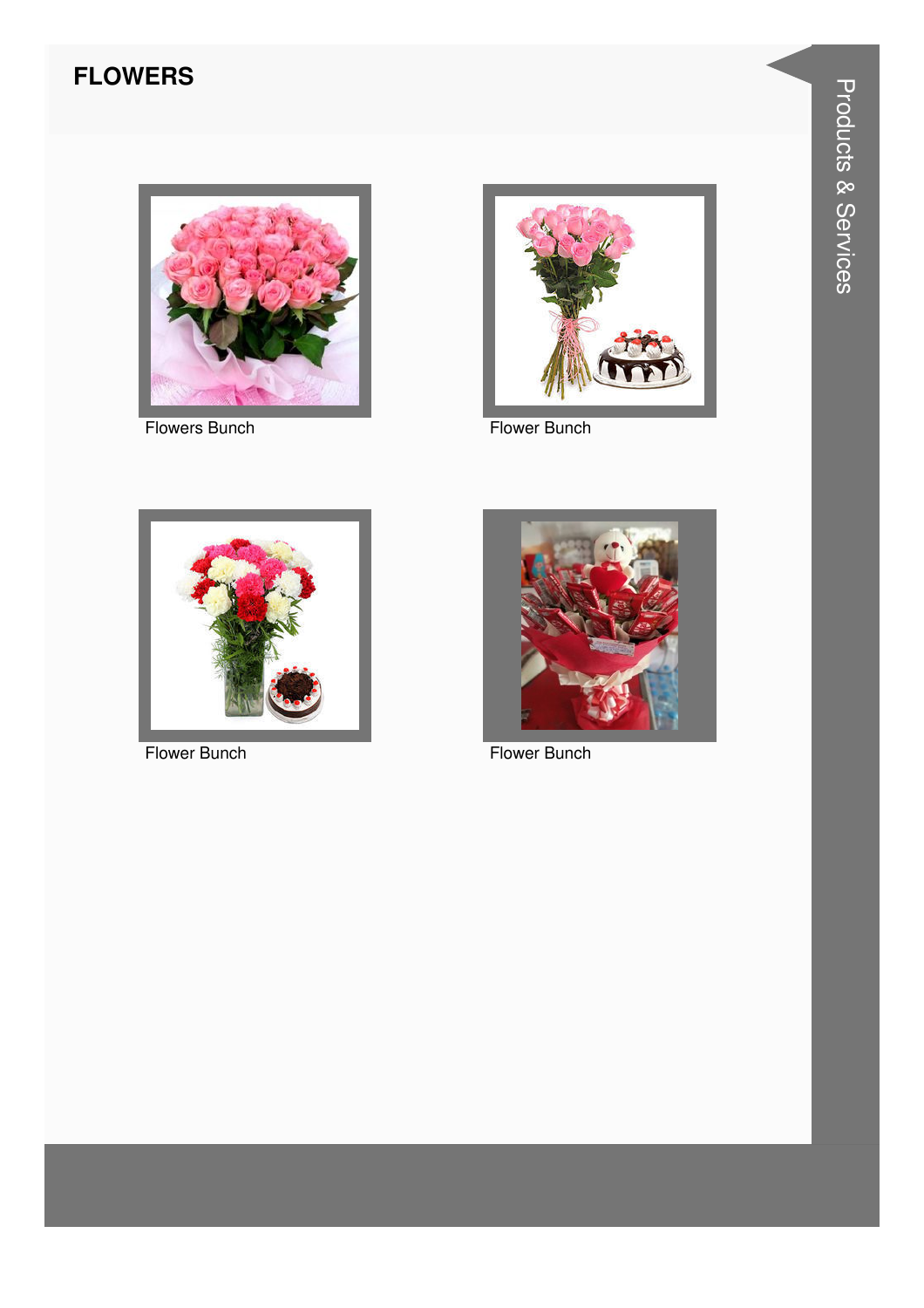#### **OCCASSION CAKE**



Flower Basket Combo



1kg.p/Apple Cake



**Birthday Cake** 



New Dutch Truffle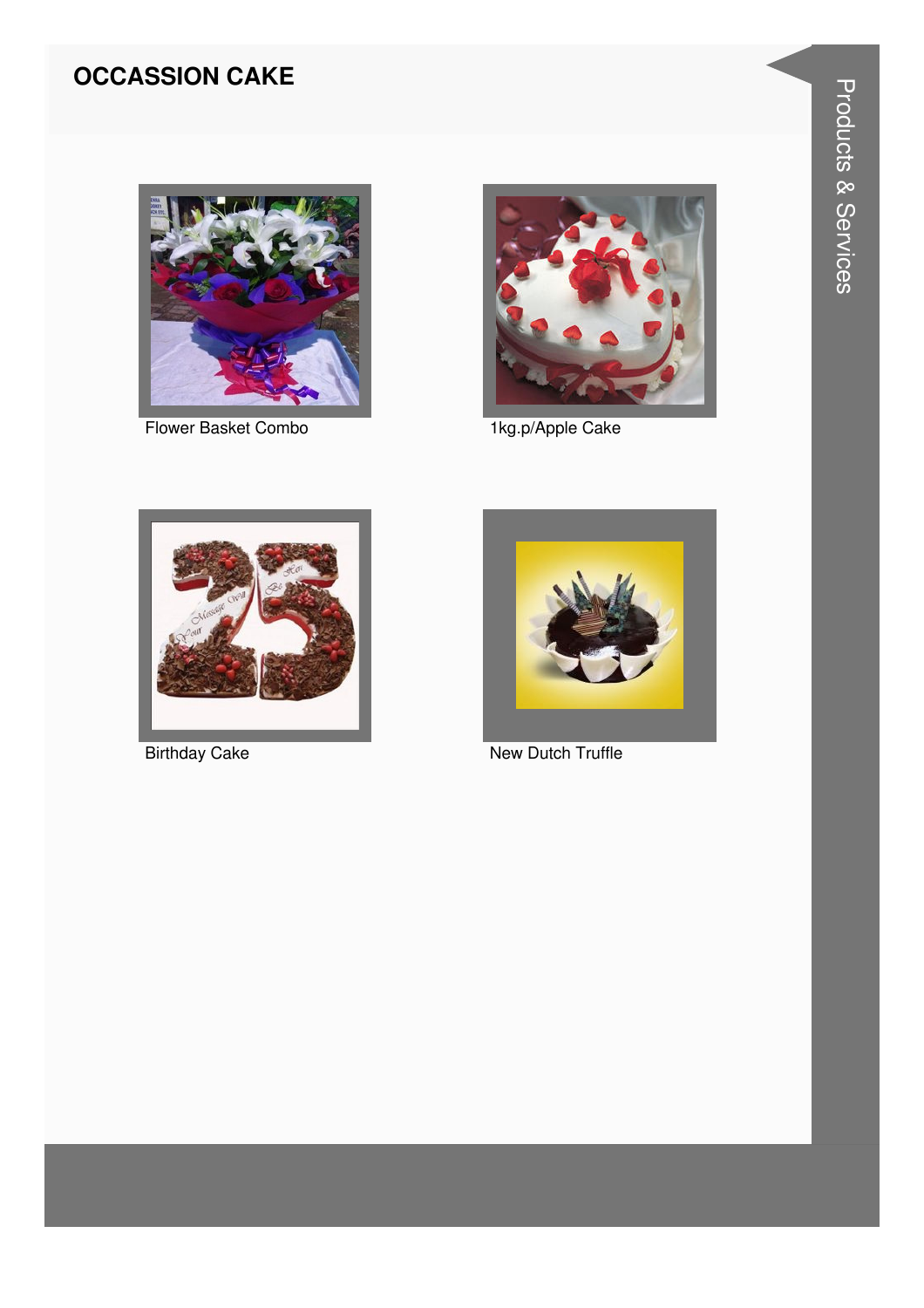#### **CONGRATULATION**



30 Cadburry Choc



24PcsFerrorocher



9Pcs.Ferrorocher



30 Cadburry Choc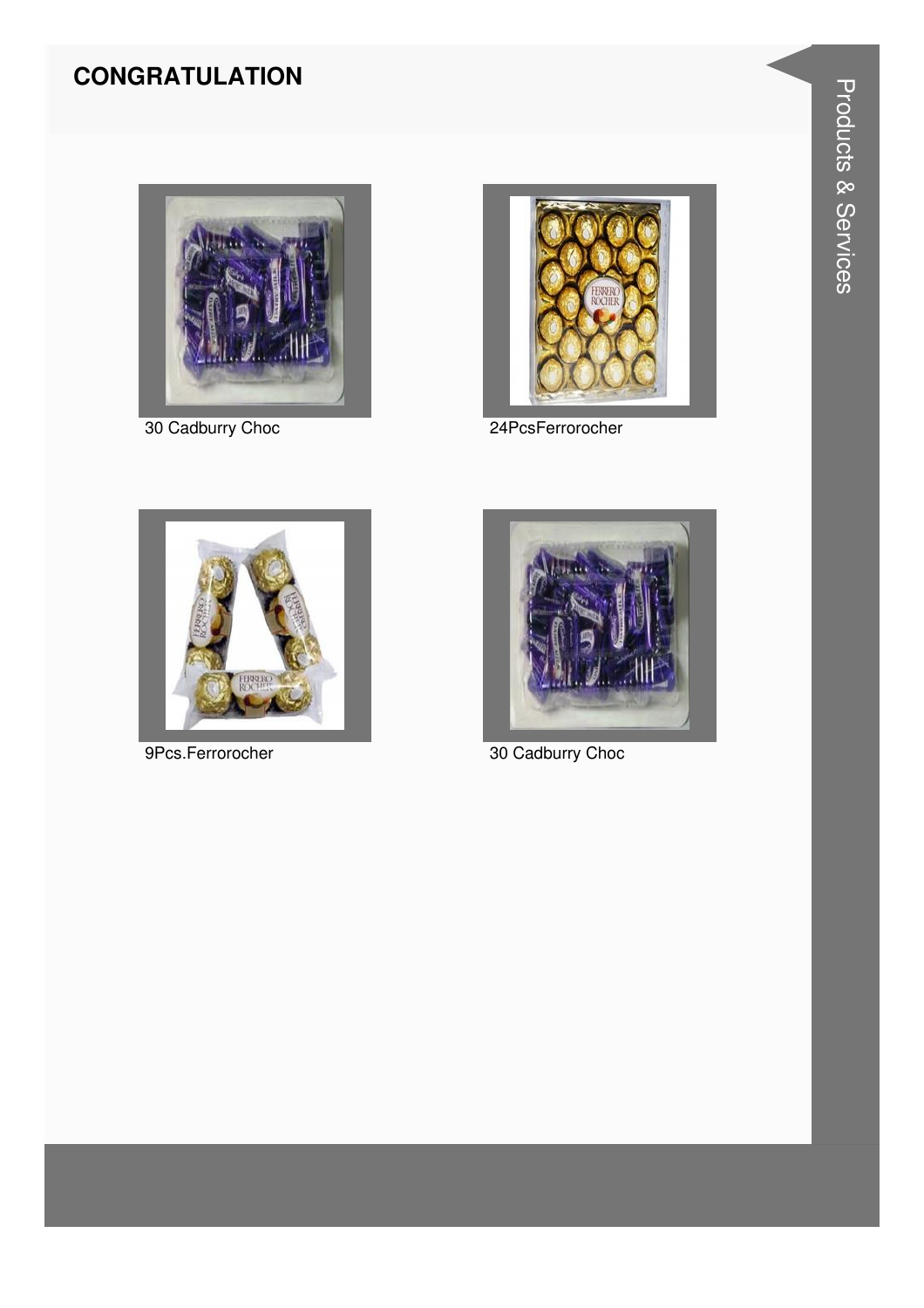# **Products & Services**

#### **BALLOON DECORATION IN LUCKNOW**



**Wedding Decorations** 



**Balloon Decoration In** Lucknow



Balloon Decoration In Lucknow



**Balloon Decorators**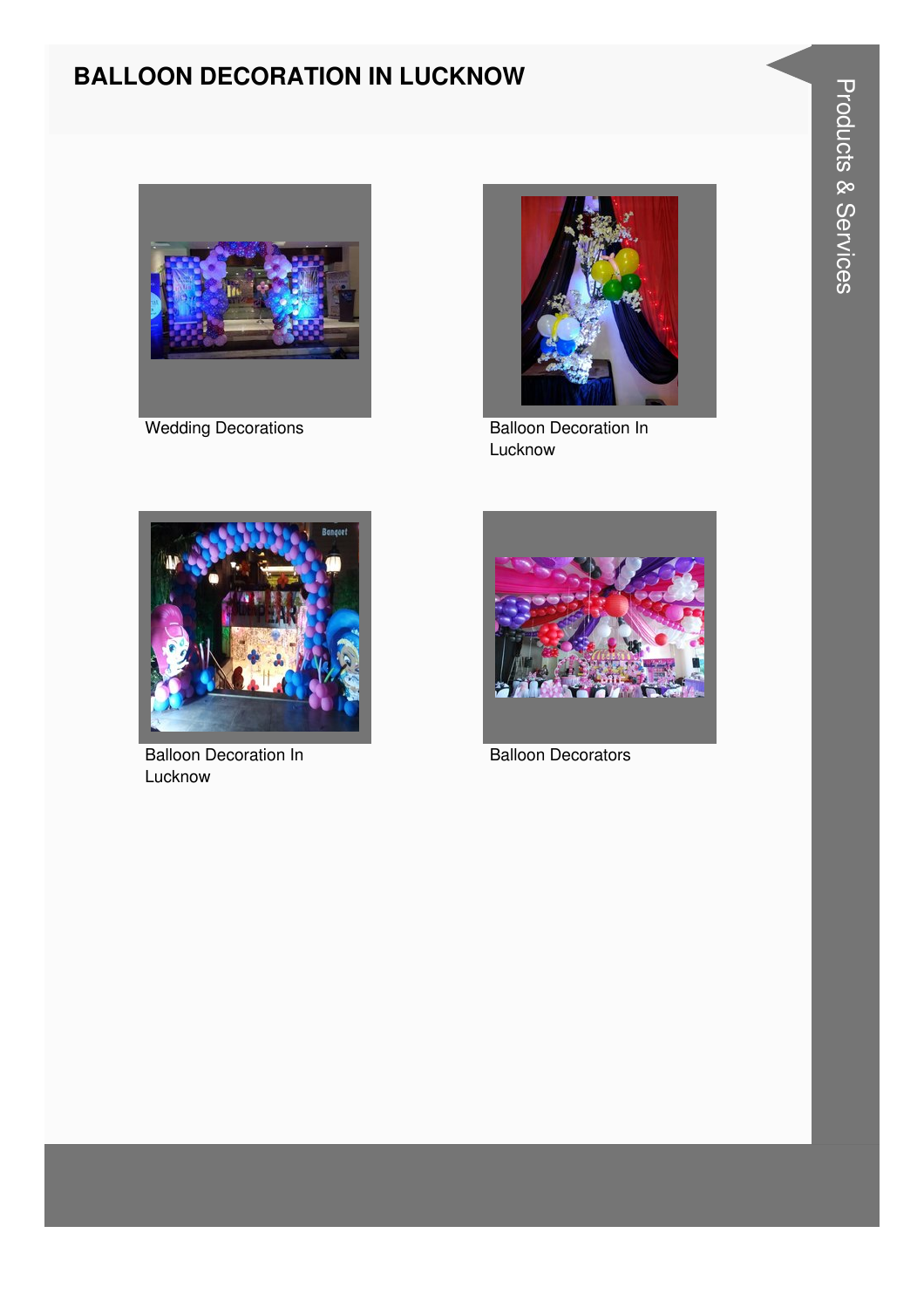#### **WEDDING CAKE**



3Kg Cho.Fresh Fruit Cake



**Wedding Cake** 



**Wedding Cake** 



3kg.truffle Cake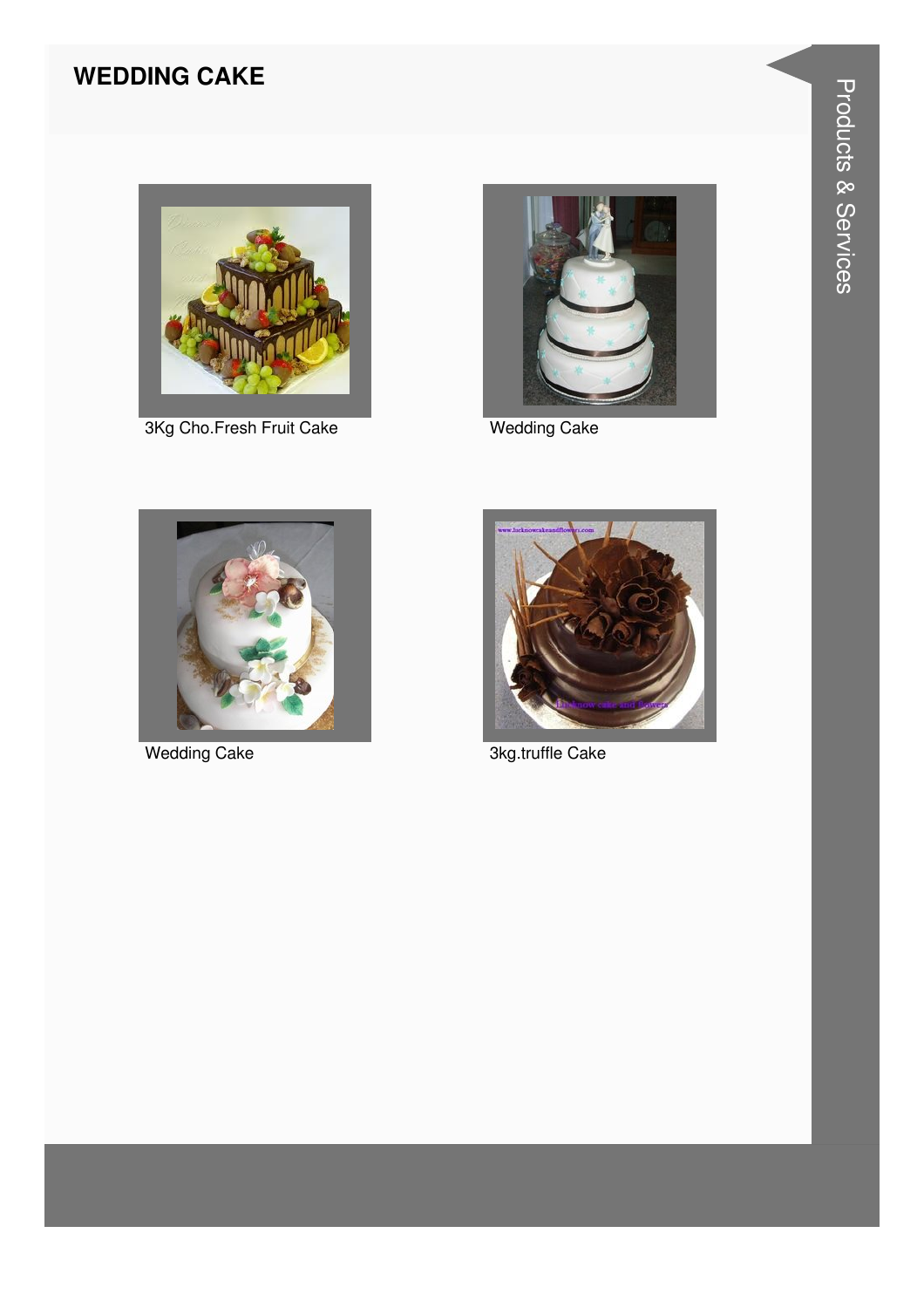#### **FLOWERS WITH CHOCOLATE**



Chocolate n Flowers Bunch



Flowers N Chocolate Bunch



30 Cadburry Choc



24PcsFerrorocher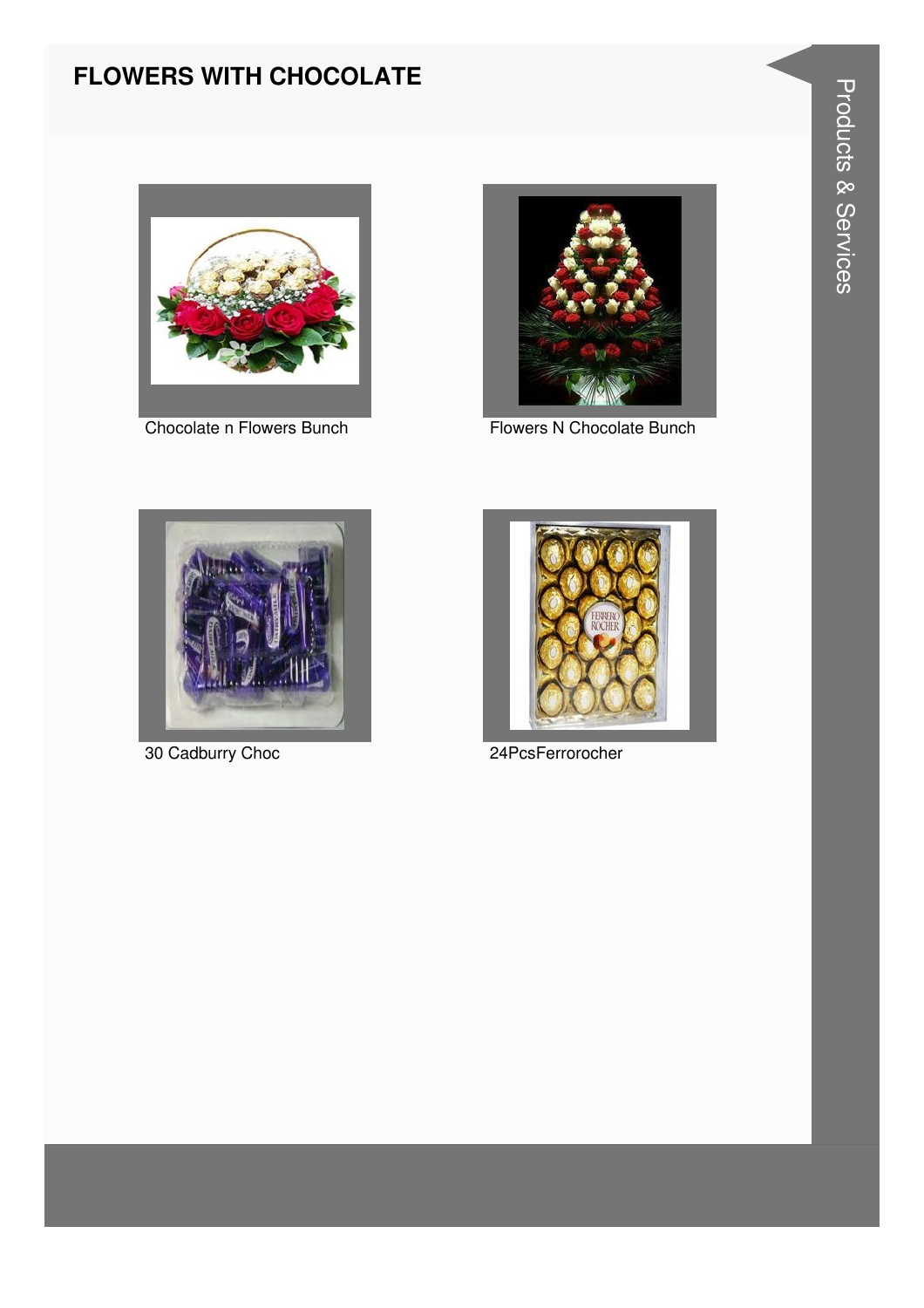#### **BALLOON ARCH**



Balloon decoration in Lucknow



**Balloon Decoration In** Lucknow



Balloon decoration in indira Nagar



**Balloon decoration in Lucknow**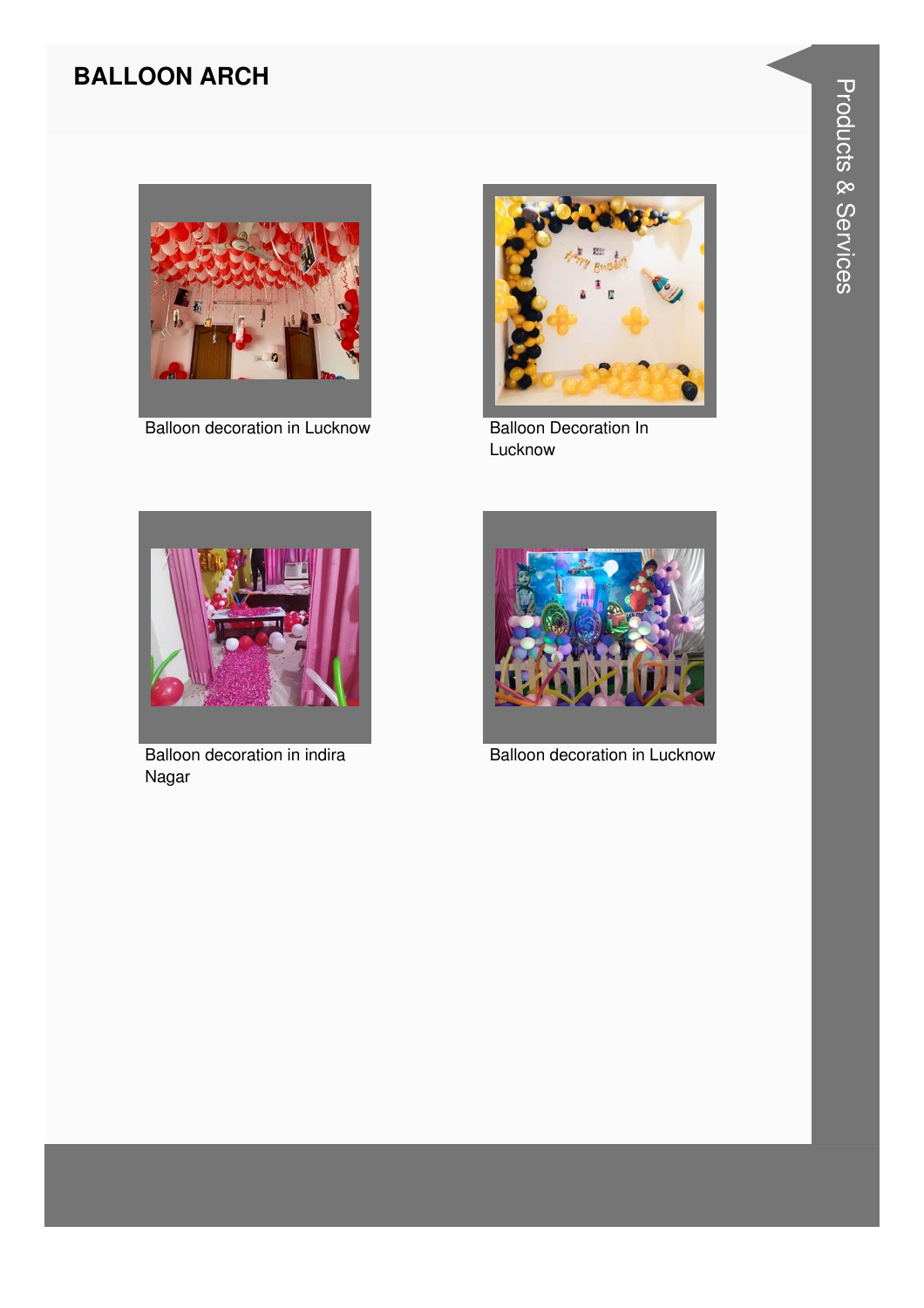#### **OTHER SERVICES:**



Flower Combo



Flower Bunch



1kg.tropical Cake



Apple Cake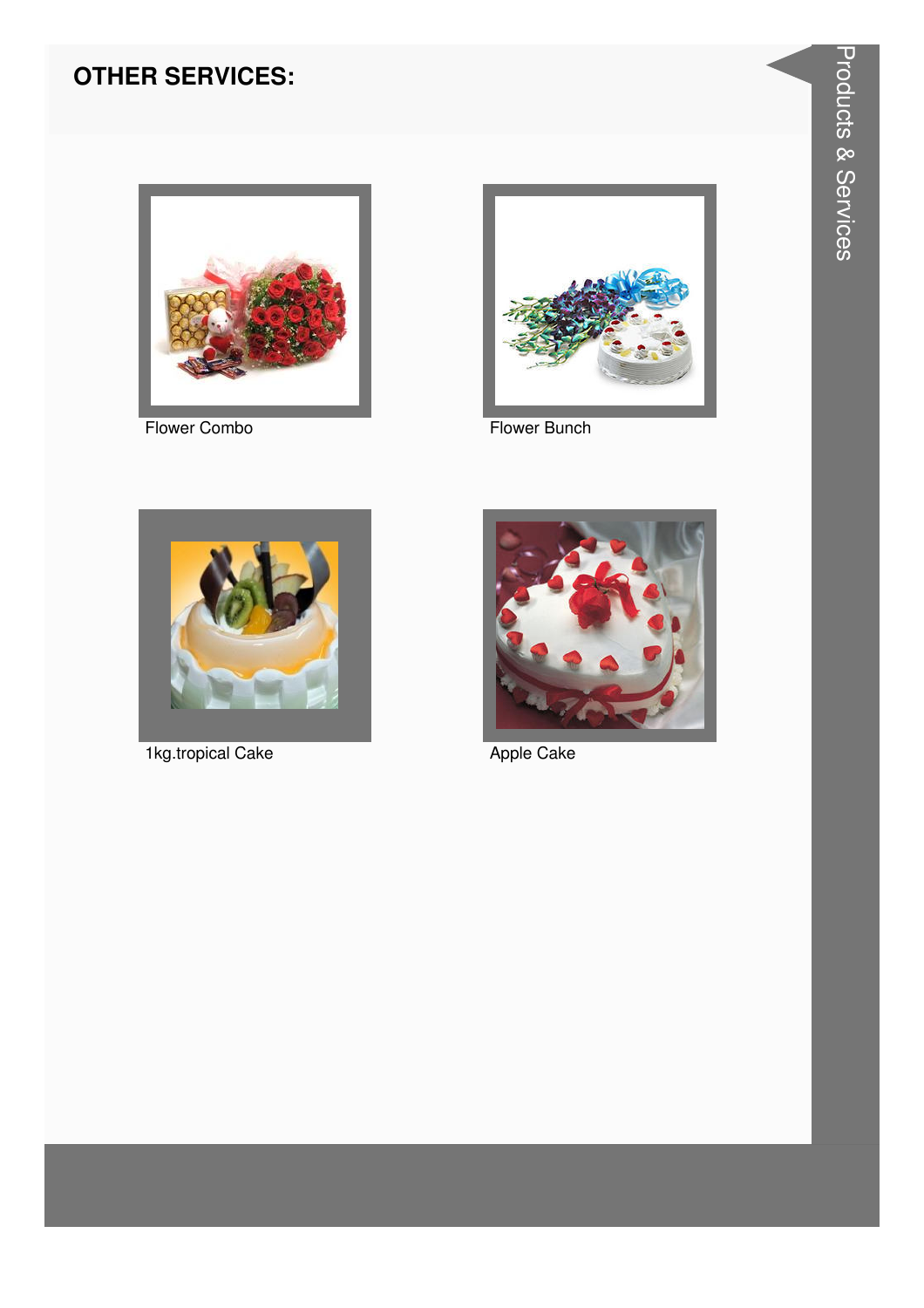#### **OTHER SERVICES:**



**Balloon Decorators In** Lucknow



**Wedding Cake** 



Red Roses Bunch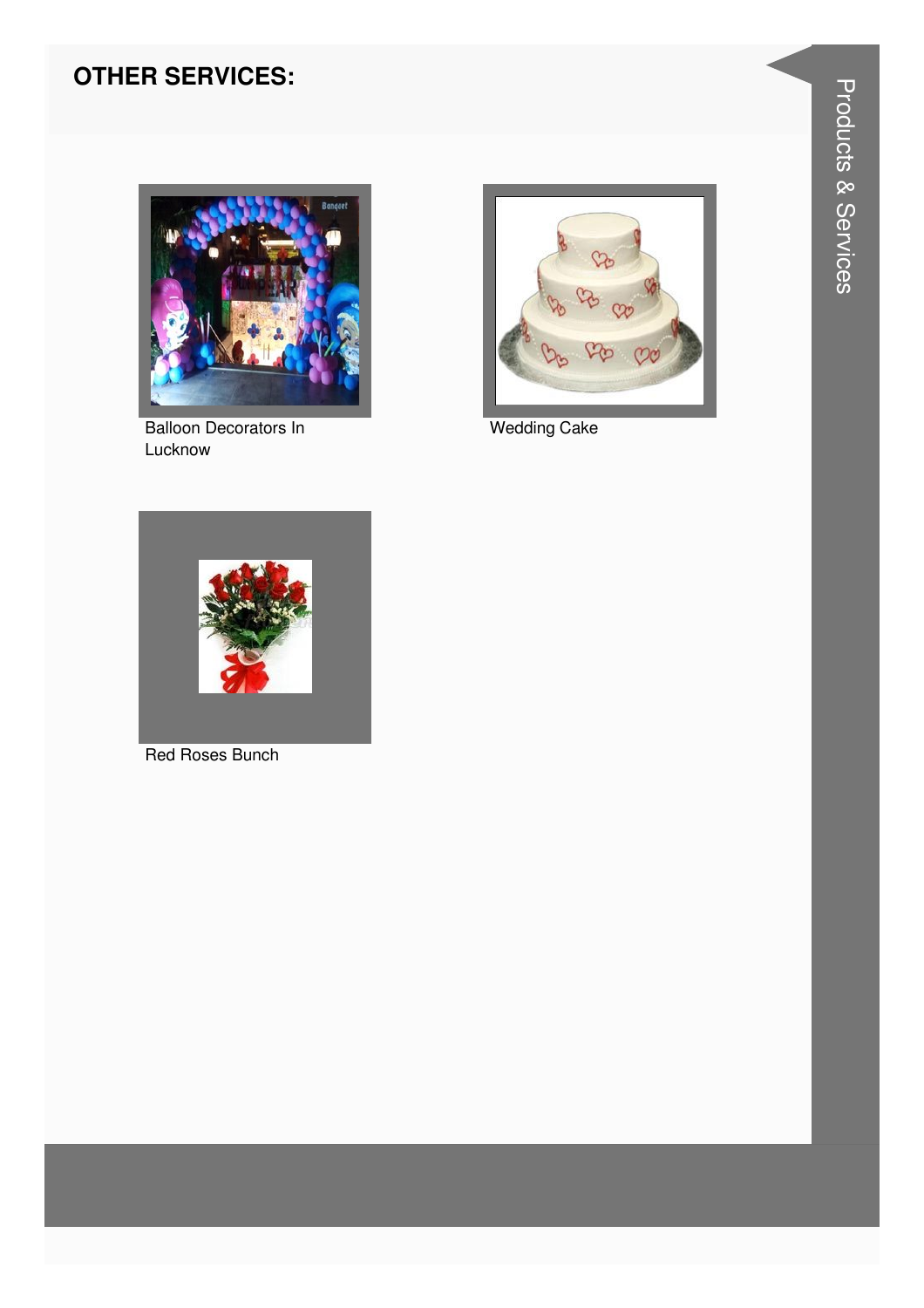### Factsheet

| Year of Establishment            | $\therefore$ 2012           |
|----------------------------------|-----------------------------|
| <b>Nature of Business</b>        | : Service Provider          |
| <b>Total Number of Employees</b> | $\therefore$ Upto 10 People |